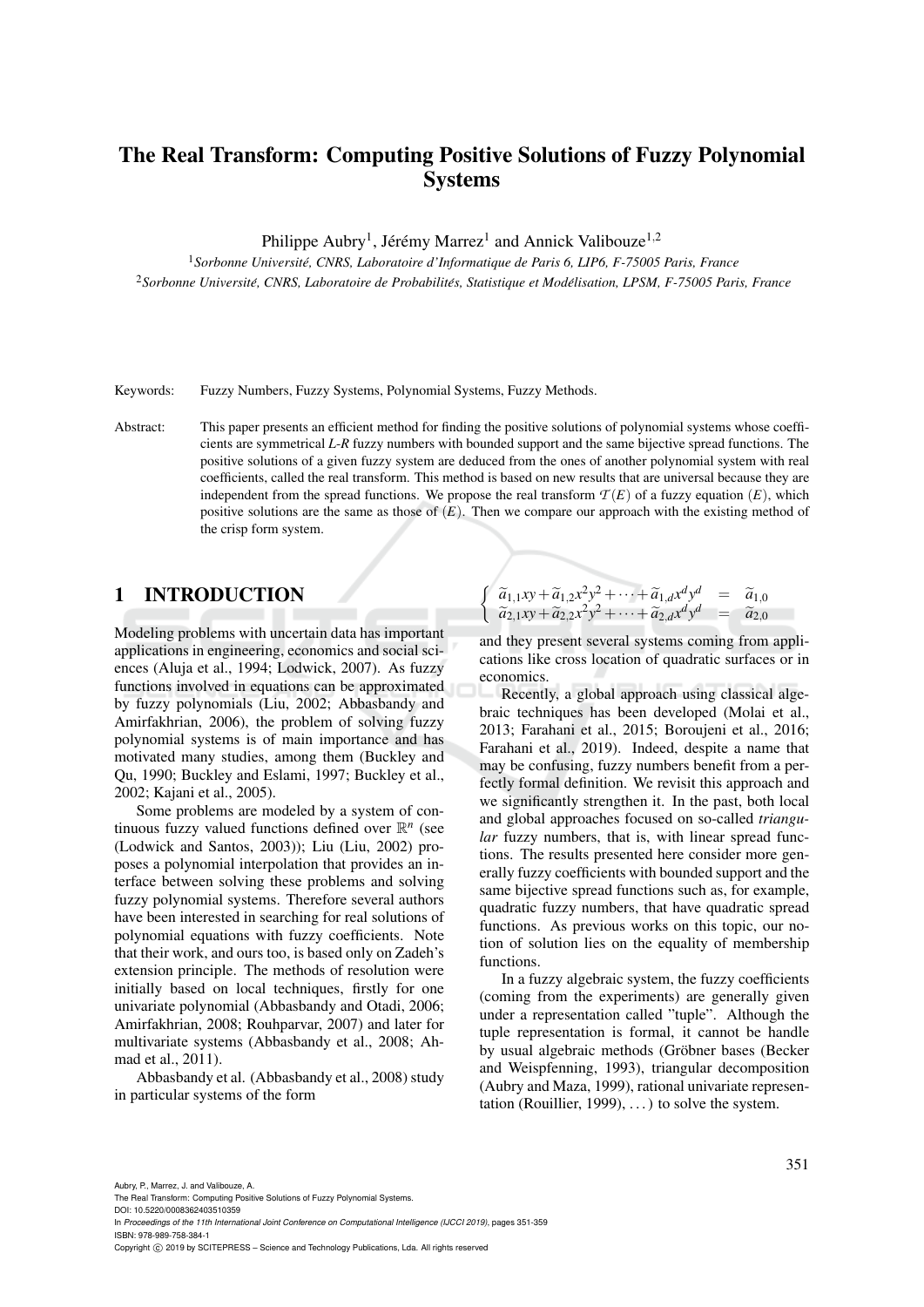Nevertheless, for any fuzzy number with bounded support and of bijective spread functions, this tuple representation is transformable into another representation called "parametric", where the coefficients are no longer fuzzy but real. We give the expression of the parametric representation as a function of the inverse of its spread functions (see Proposition 1).

We show how finding the positive solutions of a system (*S*) of *s* equations with *k* variables and with symmetrical fuzzy coefficients reduces to computing positive solutions of a system formed by 3*s* equations of *k* variables with real coefficients (Theorem 2). This new algebraic real system denoted by  $T(S)$  is called the *real transform* of (*S*). We extend this result to socalled *trapezoidal* fuzzy numbers to get 4*s* equations instead of 3*s* (Section 3.5).

In Section 2, we introduce fuzzy numbers, their different representations, and the transition from one to the other in the case of a fuzzy number with bounded support. In Section 3, we define the real transform of a given fuzzy polynomial equation. We show that, in the triangular fuzzy case, the real transform is a system equivalent to the collected crisp form calculated by previous methods. Finally, the study is extended to the trapezoidal case.

### 2 FUZZY NUMBERS

After some generalities, this section recalls two classical representations of a fuzzy number that we will use to solve the algebraic fuzzy systems. To go further the reader may be interested in (Dubois et al., 2000). We give some formulas which express the parametric representation of a fuzzy number in function of its tuple representation when the number has a bounded support and bijective spread functions (Proposition 1). These formulas are the key of our algebraic method to solve in  $\mathbb{R}^+$  the algebraic fuzzy systems.

#### 2.1 Generalities

Let  $\tilde{n}$  be a fuzzy number and  $\mu_{\tilde{n}}$  its membership function from  $\mathbb R$  to the real interval [0, 1], continuous and satisfying  $\mu_{\tilde{n}}^{-1}(\{1\}) = \{n\}$ , where the value *n* is called the *core* of  $\tilde{n}$ . In literature there are more general defi-<br>the *core* of  $\tilde{n}$ . In literature there are more general definitions than the one given above. They include the socalled *trapezoidal* fuzzy numbers, for which the grade of membership equals 1 over an interval of  $\mathbb R$  containing the core. The chosen definition excludes them for the sake of clarity in our study. Note that most applications make use of non-trapezoidal numbers. However, we will show in Section 3.5 that our analysis, once established, simply extends to the trapezoidal case.

We define the *support* of  $\tilde{n}$  as the support of its membership function, i.e. the set of  $a \in \mathbb{R}$  such that  $\mu_{\tilde{n}}(a) \neq 0$ . We denote it by Supp $(\tilde{n})$ .

For a real number *r* in [0, 1], the *r-cut* of  $\tilde{n}$  is the convex set  $\widetilde{n}_r = \{x \in \mathbb{R} \mid \mu_{\widetilde{n}}(x) \ge r\}$  when  $r \neq 0$  and the 0-cut  $\widetilde{n}_0$  is the closure of Supp( $\widetilde{n}$ ).

Throughout the paper, we will consider fuzzy numbers with bounded support.

#### 2.2 Tuple Representation

The tuple representation of a fuzzy number with bounded support was proposed in 1978 by D. Dubois and H. Prade in (Dubois and Prade, 1978). In this representation the arithmetic operations have very simple expressions as soon as they are performed within a family described in Definition 1, based on *spread functions*.

A function *H* defined on the real interval  $[0, +\infty]$ with values in the real interval  $]-\infty,1]$  is called a *spread function* if  $H(0) = 1, H(1) = 0, H$  is continue and decreasing on its domain.

Definition 1. *Let L and R be two spread functions. A fuzzy number*  $\tilde{n}$  *with a bounded support is said of type L*-*R if there exist two positive real numbers* α *and* β *such that the membership function*  $\mu_{\tilde{n}}$  *of*  $\tilde{n}$  *is given as follows:*

$$
\mu_{\tilde{n}}(x) = \begin{cases} L\left(\frac{n-x}{\alpha}\right) & \text{for } n - \alpha \leq x < n \text{ when } \alpha \neq 0 \\ 1 & \text{for } x = n \\ R\left(\frac{x-n}{\beta}\right) & \text{for } n < x \leq n + \beta \text{ when } \beta \neq 0 \\ 0 & \text{for } x \in ]-\infty, n - \alpha[\cup]n + \beta, +\infty[.
$$

*The triplet*  $(n, \alpha, \beta)$  *is called the tuple representa*tion *of fuzzy number*  $ilde{\bf n}$ . Real numbers  $\alpha$  and  $\beta$  are *respectively called the* left spread *and the* right spread  $of \tilde{n}$ .

Note that a real number *n* is identified to the fuzzy number  $\tilde{n}$  with  $\alpha = \beta = 0$  and  $\text{Supp}(\tilde{n}) = \{n\}.$ 

We denote by  $\mathfrak{F}(L,R)$  the family of fuzzy numbers of type *L*-*R*. Functions *L* and *R* are respectively called the *left spread function* and the *right spread function* of the family  $\mathfrak{F}(L,R)$ , and by extension the spread functions of  $\tilde{n}$  itself. When  $L(x) = R(\frac{x}{k}), k > 0$ , the fuzzy number is said symmetrical. Inside a given the fuzzy number is said *symmetrical*. Inside a given family  $\mathfrak{F}(L,R)$ , a tuple  $(n, \alpha, \beta)$  represents an unique element  $\tilde{n}$ . The addition is an internal law of  $\mathfrak{F}(L,R)$ defined by  $(n, \alpha, \beta) + (n', \alpha', \beta') = (n + n', \alpha + \alpha', \beta + \alpha')$  $\beta'$ ).

The approximate product "." is distributive with respect to addition. As we study fuzzy equations with real indeterminates, we consider only products of the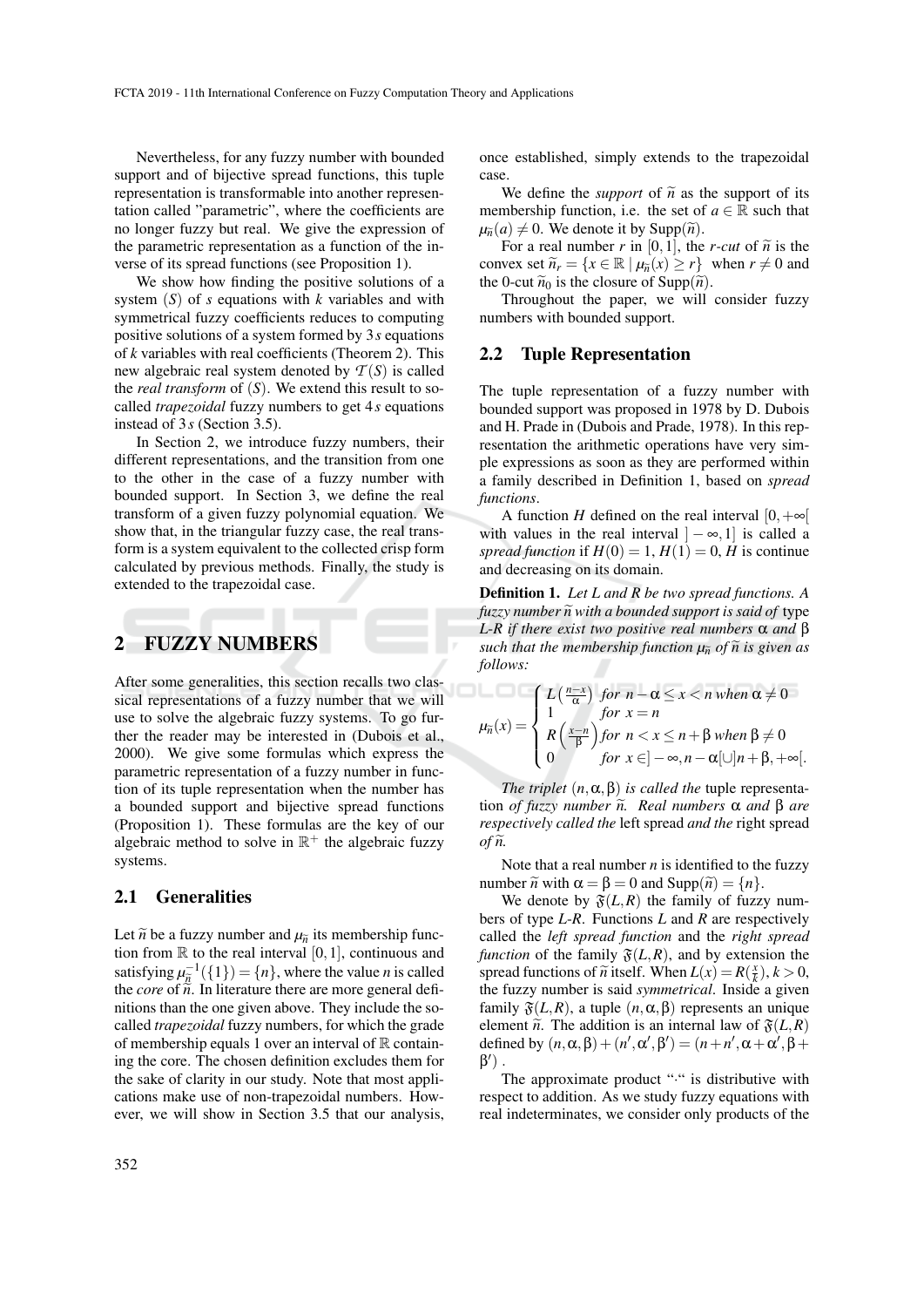form  $q \cdot \tilde{n}$ , with  $q \in \mathbb{R}$ . In this case, the product described by Dubois and Prade becomes exact:

$$
q \cdot (n, \alpha, \beta) = \begin{cases} (qn, q\alpha, q\beta) & \text{if } q \ge 0\\ (qn, -q\beta, -q\alpha) & \text{if } q \le 0 \end{cases} (1)
$$

Note that the inversion of the spreads that keeps them positive when  $q < 0$ :  $-q\beta$  and  $-q\alpha$  are respectively the left spread and the right spread of  $q \cdot (n, \alpha, \beta)$ . In particular, we have

$$
-\widetilde{n} = -1 \cdot (n, \alpha, \beta) = (-n, \beta, \alpha) \quad . \tag{2}
$$

#### 2.3 Parametric Representation

The parametric representation introduced in 1986 by R. Goetschel et W. Voxman (Goetschel and Voxman, 1986) allows them to embed all the trapezoidal fuzzy numbers into a topological vector space. The following definition is an adaptation for non-trapezoidal fuzzy numbers:

Definition 2. *The* parametric form *of a fuzzy number*  $\tilde{n}$  *is an ordered pair*  $[n, \bar{n}]$  *of functions from the real interval* [0,1] *to*  $\mathbb R$  *which satisfy the following conditions:*

- *(1) n is a bounded left continuous non-increasing function on* [0,1]*,*
- *(2) n is a bounded left continuous non-decreasing function on* [0,1]*,*
- (3)  $n(1) = \overline{n}(1) = n$ .

Fuzzy number  $\tilde{n}$  defined by functions  $n \neq n$  and  $\bar{n}$ has membership function  $\mu_{\tilde{n}}$  :  $\mathbb{R} \to [0,1]$  such that  $\mu_{\tilde{n}}(x) = \sup\{r \mid n(r) \leq x \leq \overline{n}(r)\}.$ 

A fuzzy arithmetic, described in the following lemma, operates on parametric representation. It is coherent with those of the tuple representation given in Section 2.2.

**Lemma 1.** *(Stefanini and Sorini, 2009) Let*  $q \in \mathbb{R}$  and  $\widetilde{m} = [\underline{m}, \overline{m}]$  *and*  $\widetilde{n} = [\underline{n}, \overline{n}]$  *two fuzzy numbers. Then* 

- *1.*  $\widetilde{m} = \widetilde{n}$  if and only if  $\underline{m}(r) = \underline{n}(r)$  and  $\overline{m}(r) = \overline{n}(r)$ *for each real*  $r \in [0,1]$ *,*
- 2.  $\widetilde{m} + \widetilde{n} = [\underline{m} + \underline{n}, \overline{m} + \overline{n}]$

$$
3. \ \ q \cdot \widetilde{n} = \begin{cases} [q \cdot \underline{n}, \ q \cdot \overline{n}] & \text{if } q \ge 0, \\ [q \cdot \overline{n}, \ q \cdot \underline{n}] & \text{if } q \le 0 \end{cases}
$$

*where, for any function f from*  $\mathbb R$  *to*  $\mathbb R$ *, the product*  $g =$ *q* · *f* represents the function defined as  $g(r) = qf(r)$ *for each*  $r \in \mathbb{R}$ *.* 

### 2.4 From Tuple to Parametric Representation

In this paper, we consider polynomials equations with coefficients that are fuzzy numbers of a same family  $\mathfrak{F}(L,R)$  satisfying the sufficient requirement that



Figure 1: Graph of functions  $\frac{3}{3}$  and  $\frac{3}{3}$  from the graph of a linear membership function. Here, the *left restriction* (resp. *right restriction*)  $\mu_{\tilde{n}}$  (resp.  $\mu_{\tilde{n}+}$ ) is the restriction of  $\mu_{\tilde{n}}$  to the left (resp. right) of the core *n*.

the spread functions *L* and *R* are bijective. Our solving method implies to rewrite algebraically each fuzzy coefficient  $\tilde{n} \in \mathfrak{F}(L,R)$  from tuple representation  $(n, \alpha, \beta)$  into parametric representation. The change of representation is given by formulas of Proposition 1 below.

The parametric representation of  $\tilde{n}$  is strongly related to its *r*-cuts  $\tilde{n}_r$  since functions <u>*n*</u> and  $\bar{n}$  defined by

$$
\underline{n}(r) = \inf_{r \in [0,1]} \widetilde{n}_r \quad \text{and} \quad \overline{n}(r) = \sup_{r \in [0,1]} \widetilde{n}_r
$$

satisfy the requirements of Definition 2. This relation appears graphically in Figure 1 where  $x_1 = n(1/2)$ and  $x_2 = \overline{n}(1/2)$  for a triangular fuzzy number  $\tilde{3} =$ (3,2,3). The graph of functions  $\underline{n}$  and  $\overline{n}$  is obtained by a plane rotation of the graph of the membership function followed by a vertical symmetry.

Formally, the transformation is described by the formulas below.

**Proposition 1.** Let  $\widetilde{n} = (n, \alpha, \beta) \in \mathfrak{F}(L,R)$  where L *and R are bijective spread functions. Then the parametric representation*  $[n,\overline{n}]$  *of*  $\widetilde{n}$  *satisfies the following formulas:*

$$
\begin{cases}\n \frac{n(r)}{n(r)} = n - \alpha L^{-1}(r) \\
 \overline{n}(r) = n + \beta R^{-1}(r)\n\end{cases} (3)
$$

*In particular, when the fuzzy number*  $\tilde{n}$  *is triangular, we have:*

$$
\underline{n}(r) = \alpha r + n - \alpha \quad \text{and} \quad \overline{n}(r) = -\beta r + n + \beta \quad . \tag{4}
$$

**Proof 1.** For the real number  $r \in [0,1]$ , Definition 1  $implies$   $r = L\left(\frac{n - \underline{n}(r)}{\alpha}\right)$  $\left(\frac{n(r)}{\alpha}\right) = R\left(\frac{\overline{n}(r)-n}{\beta}\right)$  $\binom{n}{\beta}$ . As L and R *are bijective,*  $\overline{n}(r)$  *and*  $\overline{n}(r)$  *satisfy Identity* (3) *of the proposition.*

*In the triangular case, we obtain formula* (4) *because*  $L = R = F$  where  $F(x) = 1 - x$  is bijective with  $F^{-1} = F$ .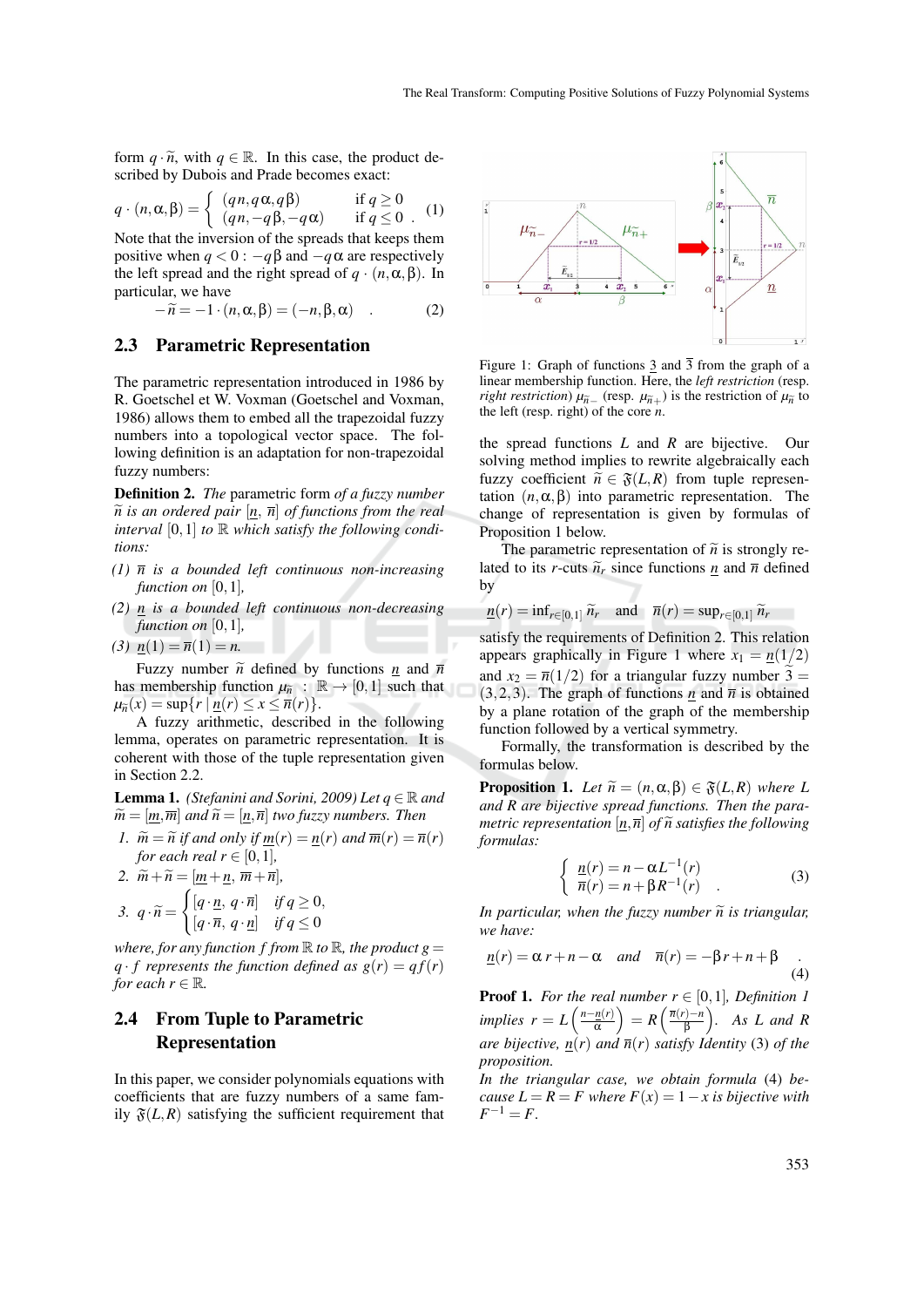# 3 THE REAL TRANSFORM OF A FUZZY EQUATION

The goal of this paper is to find positive solutions of a system of polynomial equations whose coefficients are symmetrical fuzzy numbers belonging to a same family  $\mathfrak{F}(L,R)$  where *L* and *R* are bijective. It is performed by transforming independently each equation in order to obtain a polynomial system with real coefficients so that it can be solved by algebraic methods. This section is devoted to the transform of only one equation. Note that, in practice, we do not encounter one isolated multivariate equation. For a system reduced to a unique equation, the number of variable is generally reduced to only one too. This particular case can be treated with our method or by others such as (Abbasbandy and Otadi, 2006), and recently (Farahani et al., 2019), but it is not the purpose of this paper.

We will use the following terminology: a variable is said *real* if its represents any real number; a real variable is said *positive* if it represents any positive real number, i.e. belonging to  $\mathbb{R}^+$ ; a *k*-uplet  $(b_1, \ldots, b_k)$  of real variables or real numbers is said *positive* if each component  $b_i$  is positive. In this section we consider an algebraic equation (*E*) with fuzzy coefficients and *k* real variables  $x_1, \ldots, x_k$  also called the indeterminates.

Considering only positive real variables, in Section 3.2 a *crisp form* of (*E*) is constructed in order to deduce a *collected crisp form* of (*E*) ; in other words, an algebraic system of equations with real coefficients whose positive solutions are those of  $(E)$ . In the literature this *collected crisp form* is formed by four equations obtained from  $(E)$  by an algorithm that applies only when the fuzzy coefficients are triangular.

Moreover Section 3.3 establishes a formula that provides a particular collected crisp form of (*E*) formed by only three equations. We call it the *real transform* of  $(E)$  and denote it by  $T(E)$ . Section 3.4 compares the real transform  $\mathcal{T}(E)$  to the usual collected crisp form given in literature for the triangular case. Section 3.5 finally generalizes the results to trapezoidal fuzzy numbers.

#### 3.1 Preliminaries

Let  $\mathbf{d} = (d_1, ..., d_k) \in \mathbb{N}^k$ ,  $\mathbf{x} = (x_1, ..., x_k)$  and  $x^d = x_1^{d_1} \cdots x_k^{d_k}$  the *monomial* of multidegree *d* in the variables  $x_1, \ldots, x_k$ . In the same way, for  $a = (a_1, \ldots, a_k) \in \mathbb{R}^k$ , we denote by  $a^d$  the product  $a_1^{d_1} \cdots a_k^{d_k}$ . For  $\mathbf{y} = (y_1, \ldots, y_k)$ , we denote by  $\mathbf{x} \times \mathbf{y}$  the classical product  $(x_1y_1, \ldots, x_ky_k)$ . Note that  $(x \times y)^d = x^d y^d$ .

In this section, we consider the polynomial equation

$$
(E): \sum_{\mathbf{d}\in \text{Expon}(E)} \widetilde{n}_{\mathbf{d}} \mathbf{x}^{\mathbf{d}} = \widetilde{m} \quad , \tag{5}
$$

where  $\text{Expon}(E)$  is a finite subset of  $\mathbb{N}^k$ , with  $\widetilde{n}_d \in \mathfrak{F}(L,R)$  and  $\widetilde{m} \in \mathfrak{F}(L,R) \setminus \{(0,0,0)\}\$  for all  $d \in$ Expon( $E$ ). The fuzzy numbers in  $(E)$  are symmetrical and given under their respective tuple representation  $\widetilde{m} = (m, \alpha, \beta)$  and  $\widetilde{n_d} = (n_d, \alpha_d, \beta_d)$ . For example, when  $k = 3$  and  $(E)$  is equation  $3x_1^2x_2 + 1x_3^4 = 6$ , Expon(*E*) is the subset  $\{(2,1,0), (0,0,4)\}$  of  $\mathbb{N}^3$ .

We denote by  $Sol^+(E)$  the set of solutions of  $(E)$ in  $\mathbb{R}^{+k}$ :

$$
\mathrm{Sol}^+(E) = \{ \mathbf{a} \in \mathbb{R}^{+k} \mid \sum_{\mathbf{d} \in \mathrm{Expon}(E)} \widetilde{n_{\mathbf{d}}} \mathbf{a}^{\mathbf{d}} = \widetilde{m} \} .
$$

We search for  $Sol^+(E)$  by using the *r*-cuts in order to obtain an algebraic system with real coefficients that can be solved with classical computer algebra methods.

We consider the case where the indeterminates  $x_1, \ldots, x_k$  are real and positive. In this context, we seek the formula of the real transform  $T(E)$  of  $(E)$ . The positive solutions of the real algebraic system  $T(E)$  are exactly the positive solutions of the fuzzy algebraic equation (*E*).

# **3.2** Crisp Form of  $(E)$  to Find Sol<sup>+</sup> $(E)$

Algebraic solving of fuzzy equation (*E*) is usually based on the passage of the *L*-*R* representation of fuzzy numbers to their parametric representation. In the presentation below we significally strengthen this classical method for triangular fuzzy coefficients by applying it to a generic system and by extending it to more general fuzzy coefficients.

Following Lemma 1, equation (*E*) rewrites into two equalities on the *r*-cuts of the left and right members of  $(E)$  if all the  $x^d$ ,  $d \in \text{Expon}(E)$ , are supposed to represent reals of the same sign. Indeed, according to Rule (3) of this lemma, the multiplication of a fuzzy number by a scalar *q* splits into two cases:  $q \leq 0$  and  $q \geq 0$ . Thus we search only for the solutions  $\mathbf{a} \in \mathbb{R}^{+k}$  since the real  $q := \mathbf{a}^{\mathbf{d}}$  is then positive for each  $\boldsymbol{d} \in \mathbb{N}^k$ .

For  $\boldsymbol{a} \in \mathbb{R}^{+k}$ , according to Lemma 1, the following equivalence applies:

$$
\mathbf{a} \in \text{Sol}^+(E) \iff \left[ \sum_{\mathbf{d} \in \text{Expon}(E)} \frac{n_{\mathbf{d}}(r) \mathbf{a}^{\mathbf{d}}}{\sum_{\mathbf{d} \in \text{Expon}(E)} \overline{n_{\mathbf{d}}}(r) \mathbf{a}^{\mathbf{d}}} \right] = \left[ \underline{m}(r), \overline{m}(r) \right] \quad . \tag{6}
$$

This equivalence leads us to consider  $C(E)$ , the following system of two equations with real coefficients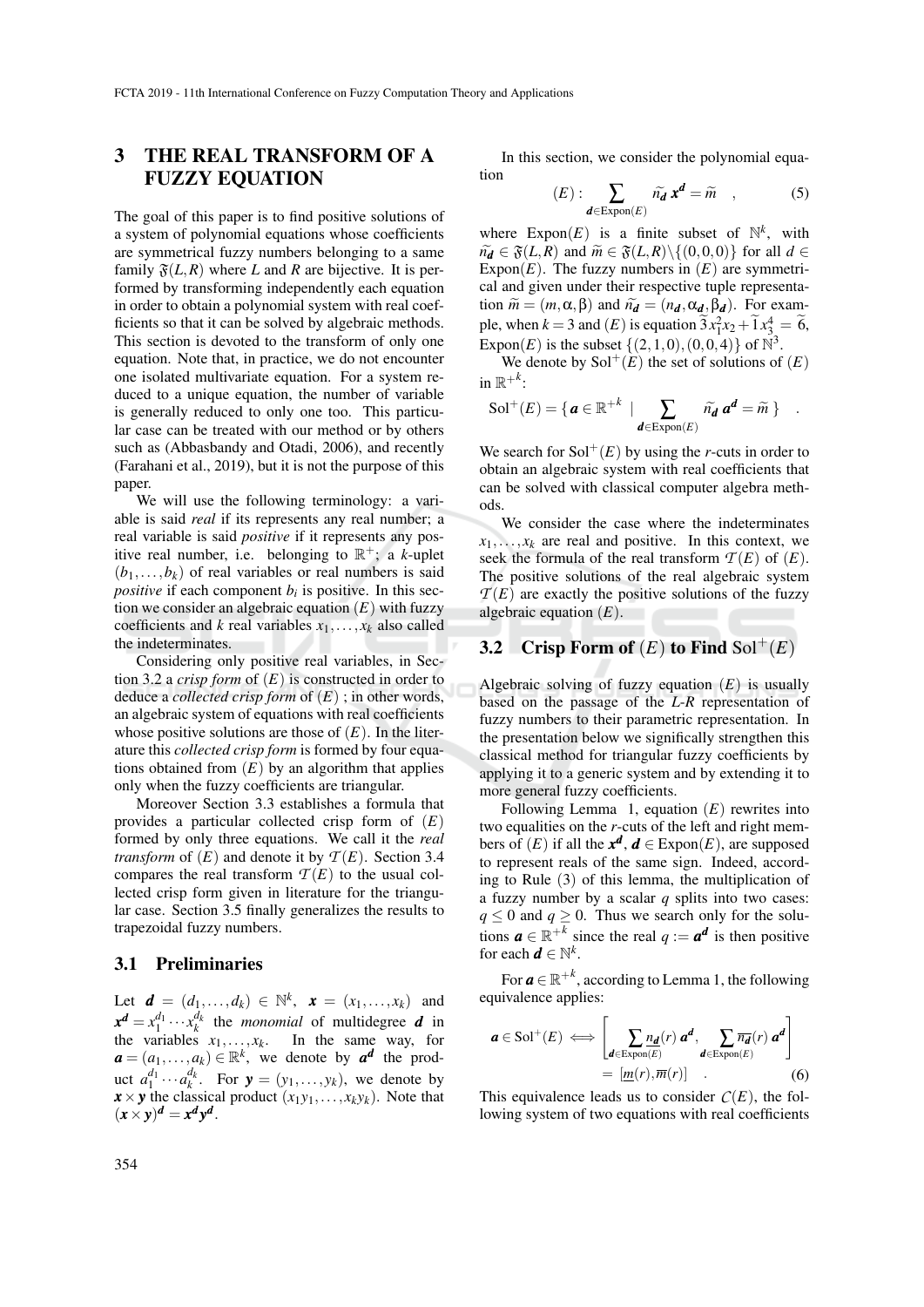and  $k+1$  variables  $x_1, \ldots, x_k, r$ , called the *crisp form* of  $(E)$  :

$$
C(E): \begin{cases} \sum_{\mathbf{d} \in \text{Expon}(E)} \frac{n_{\mathbf{d}}(r) \mathbf{x}^{\mathbf{d}} = m(r)}{\sum_{\mathbf{d} \in \text{Expon}(E)} \overline{n_{\mathbf{d}}}(r) \mathbf{x}^{\mathbf{d}} = \overline{m}(r)} .\end{cases}
$$

Let *F* be a set of equations in  $\mathbb{R}[x_1, \ldots, x_k, r]$ . We put

$$
\mathrm{Sol}_k^+(F)=\{a\in\mathbb{R}^{+k}\mid\forall r\in[0,1]\ (a_1,\ldots,a_k,r)\in\mathrm{Sol}(F)\}
$$

where  $\text{Sol}(F)$  is the set of the solutions of F in  $\mathbb{R}^{k+1}$ . Take  $\boldsymbol{a} = (a_1, \dots, a_k) \in \mathbb{R}^{+k}$ . According to Equivalence (6), the *k*-uplet  $\boldsymbol{a}$  is a solution of  $(E)$  if and only if for all real  $r \in [0,1]$  the  $(k+1)$ -uplet  $(a_1,\ldots,a_k,r)$ is a solution of the crisp form  $C(E)$ . In other words,  $Sol<sub>k</sub><sup>+</sup>(C(E))$  is the set of the positive solutions of the fuzzy equation  $(E)$ :

$$
\mathrm{Sol}^+(E) = \mathrm{Sol}_k^+(\mathcal{C}(E)) \quad . \tag{7}
$$

In the particular triangular case, the crisp form has two equations with linear expressions w.r.t. the variable *r* in each side. It is a consequence of formulas (4). The triangular case is easy because the spread functions are equal to  $F: x \mapsto 1-x$ , with  $F^{-1} = F$ . The general case, when the spread functions are simply bijective, requires using inversion formulas (3) with two indeterminates instead of only one. This leads to the crisp form with two parameters in the following theorem:

Theorem 1. *Let L and R be two spread functions and*

$$
(E): \sum_{\mathbf{d}\in Expon(E)} \widetilde{n_{\mathbf{d}}} \mathbf{x}^{\mathbf{d}} = \widetilde{m},
$$

*be a fuzzy equation with coefficients in the family*  $\mathfrak{F}(L,R)$  given by their tuple representations as fol*lows:*  $\widetilde{m} = (m, \alpha, \beta)$  *and*  $\widetilde{n_d} = (n_d, \alpha_d, \beta_d)$  *for*  $d \in$ *Expon*(*E*)*. If the spread functions L and R are bijective then the crisp form of* (*E*) *is given by:*

$$
C(E): \begin{cases} \sum_{d} n_d x^d - m + (\alpha - \sum_{d} \alpha_d x^d) u = 0 \\ \sum_{d} n_d x^d - m + (-\beta + \sum_{d} \beta_d x^d) v = 0, \\ 8 \end{cases}
$$

*where*  $u = L^{-1}(r)$  *and*  $v = R^{-1}(r)$  *for all*  $r \in [0,1]$ *. For*  $\boldsymbol{a} \in \mathbb{R}^{+k}$ , we have  $\boldsymbol{a} \in \text{Sol}^+(E)$  if and only if, for *all*  $r \in [0,1]$ *, system* (8) *is satisfied by the*  $(k+2)$ *-uplet*  $(a_1, \ldots, a_k, L^{-1}(r), R^{-1}(r)).$ 

Proof 2. *By definition, a spread function H sends* [0,1] *to itself and if moreover H is bijective then its in-* $\mu$  *verse*  $H^{-1}$  *is continue and decreasing with*  $H^{-1}(1) =$  $0$  and  $H^{-1}(0) = 1$ . Suppose that the spread functions *L and R are bijective. As each r belongs to* [0,1]*, we can put u* =  $L^{-1}(r)$  *and*  $v = R^{-1}(r)$ *. When r runs* 

*throughout* [0,1] *in the increasing sens, the parameters u and v run throughout the same interval* [0,1] *in the decreasing sens. According to formulas (3), the parametric form of the coefficients of the equation are given by*

$$
\frac{n_d(r)}{m(r)} = n_d - \alpha_d u \quad , \quad \overline{n_d}(r) = n_d + \beta_d v \n \underline{m}(r) = m - \alpha u \quad , \quad \overline{m}(r) = m + \beta v \quad .
$$
\n(9)

*for*  $\mathbf{d} \in E$ *xpon*(*E*)*. Then the crisp form*  $C(E)$  *of* (*E*) *given in* (7) *is written as a system of two equations with*  $k + 2$  *variables*  $x_1, \ldots, x_k, u, v$ *, where u and v are dependent on each other:*

$$
C(E): \begin{cases} \sum_{d} n_d x^d - \alpha_d u x^d = m - \alpha u \\ \sum_{d} n_d x^d + \beta_d v x^d = m + \beta v \end{cases}
$$

*By collecting all the terms on the left-hand-side of the two equations, we find the crisp form expressed as in the form* (8) *of the theorem. Last assertion in the theorem about*  $Sol<sup>+</sup>(E)$  *follows directly from equality* (7)*.* 

Note that Theorem 1 only requires that the restrictions on [0,1] of the two spread functions *L* and *R* are bijective.

Our approach allows at the same time to improve and to generalize the methods known so far. For instance, results in (Molai et al., 2013) and (Boroujeni et al., 2016) are restricted to triangular fuzzy numbers. Indeed, the crisp form of  $(E)$  with two parameters  $u = L^{-1}(r)$  and  $v = R^{-1}(r)$  given in Identity (8) is a generalization of the crisp form known in triangular case with only one parameter *r* where  $r \in [0, 1]$ .

In the aforementioned articles, for each problem to be solved, the algorithm computes the system  $C(E)$ in variables  $x_1, \ldots, x_k, r$ , which is linear w.r.t. *r*. Then it is rewritten into an equivalent system of four algebraic equations in  $x_1, \ldots, x_k$  with real coefficients called *collected crisp form* of (*E*). In next section, we will show how to get a particular collected crisp form reduced to three equations, for symmetrical fuzzy coefficients of any family  $\mathfrak{F}(L,R)$  such that the spread functions *L* and *R* are bijective. This is the real transform of  $(E)$ . In addition, we explicitly give its formulation from (*E*).

### 3.3 The Real Transform and the Positive Real Solutions of (*E*)

We define here the real transform of a fuzzy equation (*E*) and show that its positive real solutions are also those of  $(E)$ .

Definition 3. *Let L and R be two spread functions and*

$$
(E): \sum_{\mathbf{d}\in Expon(E)} \widetilde{n_{\mathbf{d}}} \mathbf{x}^{\mathbf{d}} = \widetilde{m},
$$

355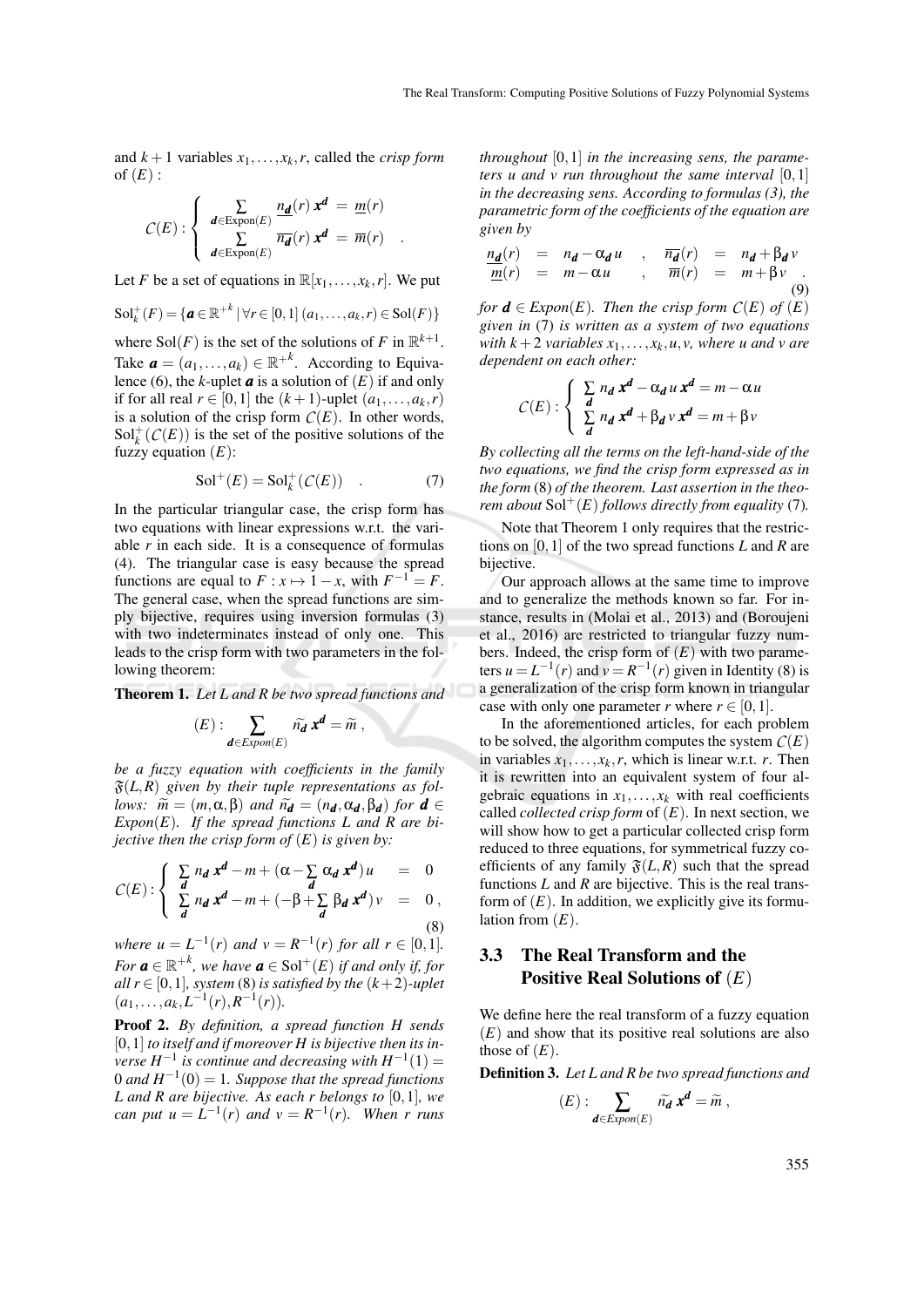*a fuzzy equation with symmetrical coefficients in the family*  $\mathfrak{F}(L, R)$  given by their representations in tu*ple as follows:*  $\widetilde{n_d} = (n_d, \alpha_d, \beta_d)$  ( $d \in Expon(E)$ ) and  $\widetilde{m} = (m, \alpha, \beta)$ *. The* real transform  $\mathcal{T}(E)$  *of*  $(E)$  *is the following polynomial system over* R*:*

$$
\mathcal{T}(E): \begin{cases}\n\sum_{\mathbf{d}\in Expon(E)} n_{\mathbf{d}} \mathbf{x}^{\mathbf{d}} = m \\
\sum_{\mathbf{d}\in Expon(E)} \alpha_{\mathbf{d}} \mathbf{x}^{\mathbf{d}} = \alpha \\
\sum_{\mathbf{d}\in Expon(E)} \beta_{\mathbf{d}} \mathbf{x}^{\mathbf{d}} = \beta.\n\end{cases}
$$
\n(10)

*This definition naturally extends to a system* (*S*) *of fuzzy equations such as*  $(E)$ *. We denote by*  $T(S)$  *its real transform, i.e. the system formed by the real transforms of the equations in* (*S*)*.*

Theorem 2. *According to Definition 3, if the two spread functions L and R are bijective then the set of positive real solutions of* (*E*) *equals the one of its real transform; in other words:*

$$
Sol^+(E) = Sol^+(\mathcal{T}(E)) .
$$

**Proof 3.** Let be  $a \in \mathbb{R}^{+k}$ . As the spread functions *L and R are bijective, we can apply Theorem 1. According to this theorem, we know that*  $a \in Sol<sup>+</sup>(E)$ *if and only if, for all*  $r \in [0,1]$ *, the crisp form of* (*E*) *expressed in* (8) *is satisfied by the* (*k* + 2)*-uplet*  $(a_1, \ldots, a_k, L^{-1}(r), R^{-1}(r)).$ 

*With*  $r = 1$ *, we have*  $u = L^{-1}(1) = 0$ *. Then*  $a \in$  $Sol<sup>+</sup>(E)$  *satisfies the equation*  $\sum_{d} n_d \mathbf{x}^d = m$ . Note *that when*  $r = 1$  *we have*  $v = 0$  *too because*  $R(0) = 1$ *, and we find the same equation and not a second one. This is why we obtain three equations instead of four. Then, by taking*  $r = 0$  *we have*  $u = L^{-1}(0) = 1$  *and*  $\nu = R^{-1}(0) = 1$ *. By replacing in* (8) *the expression* ∑*<sup>d</sup> n<sup>d</sup> x <sup>d</sup>* −*m by* 0 *and each variable u and v by* 1*, we deduce that a positive solution of*(*E*)*is also a positive solution of the real transform*  $T(E)$  *of*  $(E)$ *.* 

*For the inverse inclusion, consider the crisp form C*(*E*) *as a polynomial system in the variables of x and with coefficients in the ring*  $\mathbb{R}[u, v]$ *. Any solution*  $(a_1, \ldots, a_k) \in \mathbb{R}^k$  of  $\mathcal{T}(E)$  *is also a solution of*  $C(E)$ *in* R *<sup>k</sup> whatever the parameters u and v may be in the interval* [0,1]*. Obviously it remains true when they*  $\alpha$  are furthermore connected by the constraint  $L^{-1}(u) =$  $R^{-1}(v) \in [0,1]$ *. Hence any positive real solution of the real transform*  $T(E)$  *is also a positive real solution of the fuzzy equation* (*E*)*.*

Theorem 2 ensures that finding the positive real roots of  $(E)$  amounts to finding the positive real roots of its real transform  $T(E)$ . Therefore it is no use to develop intermediate computations on parametric representation like the previous methods did in the specific triangular case.

### 3.4 Comparison with Previous Methods in the Triangular Case

Consider a system (*S*) formed by *s* polynomial equations with symmetrical fuzzy coefficients. In the specific case of triangular fuzzy numbers as coefficients, the authors of (Molai et al., 2013) and (Boroujeni et al., 2016) compute a collected crisp form of (*S*) formed by 4*s* real algebraic equations. In this part we are interested in the relationship between their collected crisp form with 4*s* equations and our collected crisp system with 3*s* equations, that is the real transform of (*S*). For both systems, the positive real solutions of each of these systems are also those of (*S*). It is the principle of any collected crisp form of (*S*).

Consider below the system  $F_1$  of Section 6 in (Boroujeni et al., 2016):

$$
F_1: \begin{cases} (2,1,1)xy + (3,1,1)x^2y^2 + (2,1,1)x^3y^3 = (7,3,3) \\ (5,1,1)xy + (2,3,1)x^2y^2 + (2,2,1)x^3y^3 = (9,6,3). \end{cases}
$$

Applied to first equation, the algorithm proposed in (Boroujeni et al., 2016) produces the following collected crisp form:

$$
\begin{cases}\nxy + x^3y^3 - 3 + x^2y^2 = 0, \\
xy + 2x^2y^2 - 4 + x^3y^3 = 0 \\
-xy - x^3y^3 + 3 - x^2y^2 = 0 \\
3xy + 4x^2y^2 - 10 + 3x^3y^3 = 0\n\end{cases}
$$

and it produces the following collected crisp form of the second equation of  $F_1$ :  $\Box$   $\Box$ 

$$
xy + 3x2y2 + 2x3y3 - 6 = 0,\n4xy - x2y2 - 3 = 0,\n-xy - x3y3 + 3 - x2y2 = 0,\n6xy + 3x2y2 - 12 + 3x3y3 = 0.
$$

 $\sqrt{ }$  $\int$ 

 $\overline{\mathcal{L}}$ 

Call  $T_1$  the system formed of the eight preceding equations.

Furthermore, by applying to  $F_1$  our formula (10) defining the real transform, we get  $\mathcal{T}(F_1)$ , the following system of six equations:

$$
\mathcal{T}(F_1): \begin{cases}\n2xy + 3x^2y^2 + 2x^3y^3 = 7 \\
xy + x^2y^2 + x^3y^3 = 3 \\
xy + x^2y^2 + x^3y^3 = 3 \\
5xy + 2x^2y^2 + 2x^3y^3 = 9 \\
xy + 3x^2y^2 + 2x^3y^3 = 6 \\
xy + x^2y^2 + x^3y^3 = 3\n\end{cases}
$$

An easy computation shows the equivalence of the systems  $T_1$  and  $T(F_1)$ , whose set of solutions is  $\{(x, y) \in \mathbb{R} \mid xy = 1\}$ . This phenomenon of equivalence between both approaches may be explained in a very general way as we show below by considering the classical computation of the collected crisp form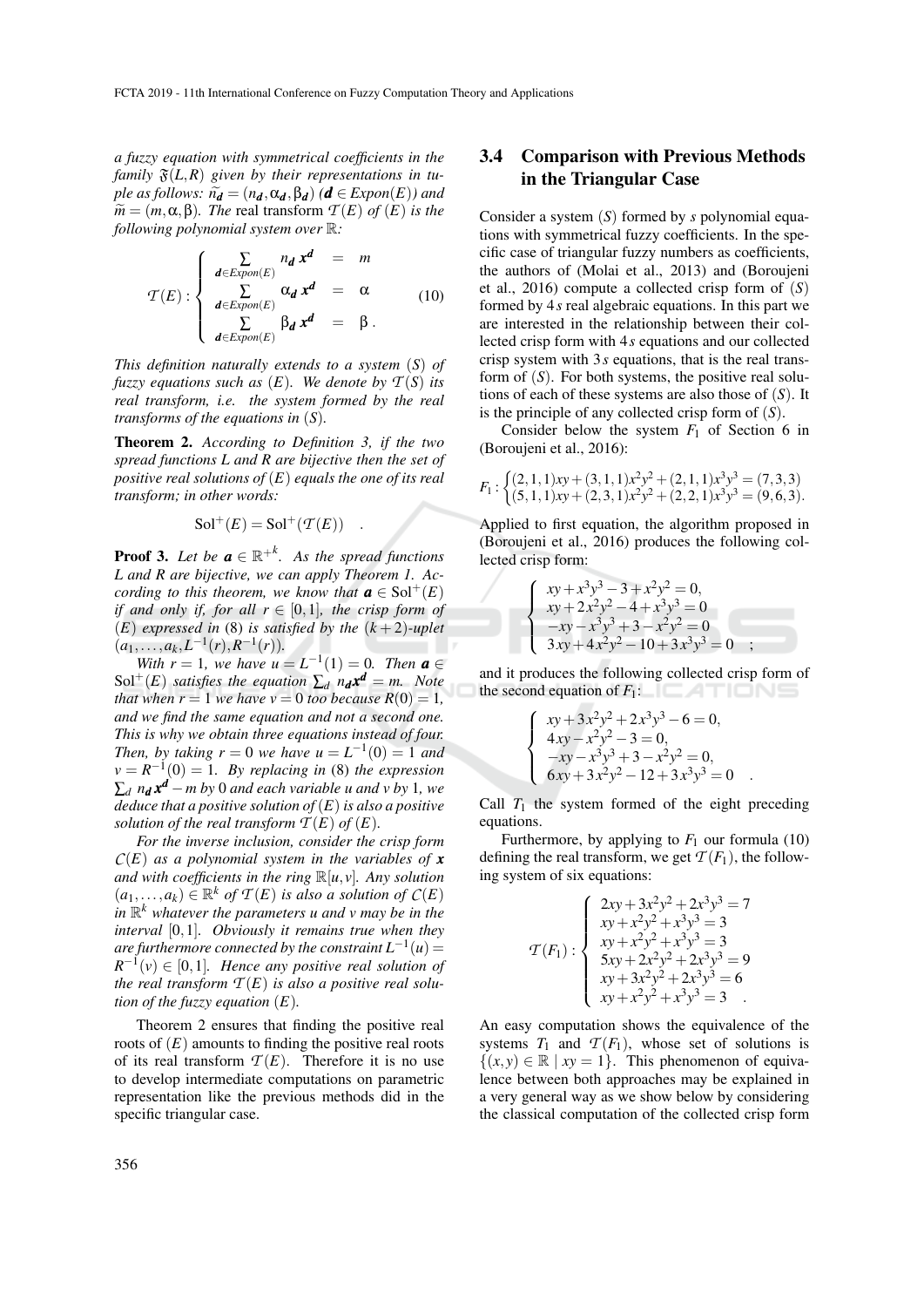obtained by an application of the algorithm of (Boroujeni et al., 2016) on the generic equation (5) of (*E*).

Let  $\widetilde{m} = (n, \alpha, \beta)$  and  $\widetilde{n_d} = (n_d, \alpha_d, \beta_d)$  (*d* ∈  $\text{Expon}(E)$ ) be the respective tuple representations of the fuzzy coefficients of  $(E)$  that are assumed to be triangular. According to formulas (4), in the triangular case the *r*-cuts are given by

$$
\widetilde{n_d}(r) = [\alpha_d r + n_d - \alpha_d , -\beta_d r + n_d + \beta_d]
$$
  
\n
$$
\widetilde{m}(r) = [\alpha r + m - \alpha , -\beta r + m + \beta].
$$

for  $d \in \text{Expon}(E)$ . For a triangular fuzzy number,  $L = R = F$ , where  $F(x) = F^{-1}(x) = 1 - x$ , being known, the previous methods replace directly  $L^{-1}(r)$ and  $R^{-1}(r)$  by their expression in the variable *r* in the equations. That's how they end up in the crisp form of (*E*) below expressed as two polynomials in the variable *r*:

$$
C(E): \begin{cases} (\sum_{d} \alpha_d x^d - \alpha) r + \sum_{d} (n_d - \alpha_d) x^d - m + \alpha = 0 \\ (\beta - \sum_{d} \beta_d x^d) r + \sum_{d} (n_d + \beta_d) x^d - m - \beta = 0. \end{cases}
$$

A *k*-uplet  $(x_1,...,x_k) \in \mathbb{R}^k$  is a solution of  $C(E)$  for all  $r \in [0,1]$  if and only if each coefficient w.r.t. the variable *r* of these independent equations is zero. The collected crisp form of  $(E)$  is therefore written

$$
\begin{cases}\n\sum_{d} \alpha_d x^d = \alpha \\
\sum_{d} (n_d - \alpha_d) x^d = m - \alpha \\
\sum_{d} \beta_d x^d = \beta \\
\sum_{d} (n_d + \beta_d) x^d = m + \beta.\n\end{cases}
$$

By applying this transformation to each equation in the system  $F_1$ , we find the collected crisp form  $T_1$  of our example. For the generic equation  $(E)$ , by injecting the first equation into the second one and by noting that the last equation is the sum of the three other ones, we obtain the real transform  $T(E)$  with three equations defined in (10).

#### 3.5 Case of Trapezoidal Fuzzy Numbers

In this section, we extend the definition of fuzzy numbers to *trapezoidal* fuzzy numbers by allowing  $\mu_{\tilde{n}}^{-1}(\{1\})$  to an interval [*a*,*b*]. As mentioned in Sec- $\mu_{\tilde{n}}$  (11) to an interval  $\mu, \nu$ . As including in Section 2.1 our results adapt to symmetrical trapezoidal fuzzy numbers with bounded support.

In this context, a fuzzy number  $\tilde{n}$  with bounded support is of type *L*-*R* if its membership function  $\mu_{\tilde{n}}$ has the following form:

$$
\mu_{\tilde{n}}(x) = \begin{cases} L\left(\frac{a-x}{\alpha}\right) & \text{for } a - \alpha \leq x < a \text{ when } \alpha \neq 0 \\ 1 & \text{for } x \in [a, b] \\ R\left(\frac{x-n}{\beta}\right) & \text{for } b < x \leq b + \beta \text{ when } \beta \neq 0 \\ 0 & \text{for } x \in ]-\infty, a - \alpha[\cup]b + \beta, +\infty[.
$$

Then the tuple representation of the fuzzy number  $\tilde{n}$ is the quadruplet  $(a, b, \alpha, \beta)$ . The expression of the parametric representation given in Proposition 1 takes the following form for a trapezoidal number of type *L*−*R* whose spread functions *L* and *R* are bijective:

$$
\begin{cases} \n\frac{n(r)}{\overline{n}(r)} = a - \alpha L^{-1}(r) \\
\overline{n}(r) = b + \beta R^{-1}(r) \n\end{cases} \n\tag{11}
$$

When the equation  $(E): \sum_{d \in \text{Expon}(E)} \widetilde{n_d} \cdot \mathbf{x}^d = \widetilde{m}$  has symmetrical transposited fuzzy coefficients of type  $L$ . symmetrical trapezoidal fuzzy coefficients of type *L*-*R*, where  $\tilde{n_d} = (a_d, b_d, \alpha_d, \beta_d)$  and  $\tilde{m} = (a, b, \alpha, \beta)$  are the tuple representations of the coefficients, the parametric forms (9) given in the proof of Theorem 1 become

$$
\frac{n_d(r)}{m(r)} = a_d - \alpha_d u \quad , \quad \overline{n_d}(r) = b_d + \beta_d v \n \overline{m}(r) = a - \alpha u \quad , \quad \overline{m}(r) = b + \beta v \quad .
$$

for  $d \in \text{Expon}(E)$ . Applying the argument of Section 3.3 (here  $L(1) = L(1) = 0$  and  $R(0) = R(0) = 1$ ), we obtain in the same way a real transform of  $(E)$ , but this time with four equations:

$$
\mathcal{T}(E): \begin{cases}\n\sum_{d} a_d \, x^d = a \\
\sum_{d} b_d \, x^d = b \\
\sum_{d} \alpha_d \, x^d = \alpha \\
\sum_{d} \beta_d \, x^d = \beta.\n\end{cases}
$$
\n(12)

Consequently the use of the real transform for solving polynomial fuzzy systems will directly transpose to systems with symmetrical trapezoidal fuzzy coefficients.

The real transform of a fuzzy system (*S*) of *s* equations, denoted  $T(S)$ , with 4*s* instead of 3*s* equations, is obtained by slightly applying formula (12) to each equation of (*S*).

### 4 CONCLUSION

Up to now, given a fuzzy system (*S*) of *s* equations and *k* indeterminates, the existing algebraic methods have performed computations with the parametric representation of the coefficients to obtain the collected crisp form of (*S*) formed by 4*s* real equations. We show that these computations are superfluous and exhibit a formula that defines an equivalent system with 3*s* real equations. We call it the real transform  $T(S)$  of the system  $(S)$ . As a main property, it has the same positive solutions as (*S*) (Theorem 2).

Unlike the previous methods that were restricted to triangular fuzzy numbers, our results apply to symmetrical fuzzy numbers of any family  $\mathfrak{F}(L,R)$  where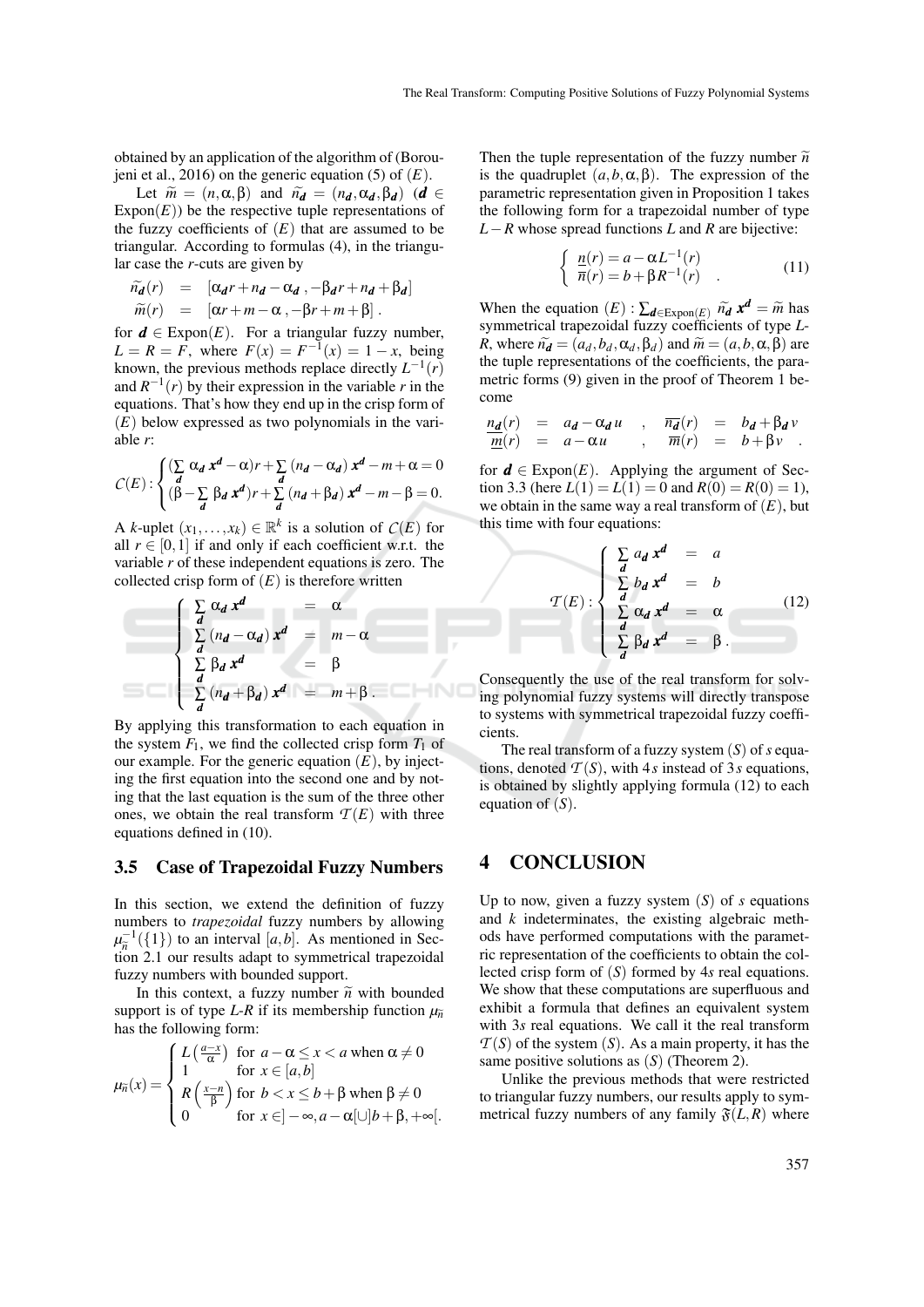the spread functions *L* and *R* are bijective. Moreover there is no use to compute the inverse of the spread functions since the real transform is a universal formula independent from *L* and *R*.

Further work will explore how to obtain the whole set of real zeros of  $(E)$ , not only positive zeros. The problem when computing with real variables and fuzzy numbers is intrinsic to fuzzy numbers since the product by a real scalar is expressed differently depending on the sign of this scalar.

One idea to work around the problem of unknown sign of  $x^d$  is to only focus on positive solutions by putting back the issue on the fuzzy coefficients. We solve the system by introducing an artificial *k*-uplet of signs  $I \in \{-1,1\}^k$ , and we replace  $\tilde{n}_d x^d$  where *x*<br>represents any real by  $d^d \tilde{n} \cdot |x|^d$  which equals  $\tilde{n} \cdot |x|^d$ represents any real by  $I^d \tilde{n}_d |x|^d$  which equals  $\tilde{n}_d |x|^d$ <br>or  $-\tilde{n}_d |x|^d$  depending on the sign of  $x^d$  where |**x** or  $-\tilde{n}_d |x|^d$  depending on the sign of  $x^d$ , where  $|x|$ <br>is positive. The 2<sup>*k*</sup> possible *k*-uplets for *l* induce the is positive. The 2*<sup>k</sup>* possible *k*-uplets for *I* induce the same number of induced equations  $E(I)$ . Hence, we recover the solutions of  $(E)$  from the positive solutions of its  $2^k$  induced equations  $E(I)$ .

To obtain the real solutions of  $(E)$ , it will be necessary and sufficient to collect the positive real solutions of the  $2^k$  real transforms  $\mathcal{T}(E(I))$ . In practice, since the equations  $E(I)$  are not pairwise distinct, a strategy will be needed to reduce the number of induced systems  $T(E(I))$  to solve, in order to implement an optimized algorithm that automatizes the research of solutions by avoiding the studies of signs needed in previous methods.

### ACKNOWLEDGMENT

This work was supported by ANR ARRAND 15- CE39-0002-01

#### REFERENCES

- Abbasbandy, S. and Amirfakhrian, M. (2006). Numerical approximation of fuzzy functions by fuzzy polynomials. *Applied Mathematics and Computation*,  $174(2):1001 - 1006.$
- Abbasbandy, S. and Otadi, M. (2006). Numerical solution of fuzzy polynomials by fuzzy neural network. *Applied Mathematics and Computation*, 181(2):1084– 1089.
- Abbasbandy, S., Otadi, M., and Mosleh, M. (2008). Numerical solution of a system of fuzzy polynomials by fuzzy neural network. *Information Sciences*,  $178(8):1948 - 1960.$
- Ahmad, N., Jacob, K., Mamat, M., and Amir Hamzah, N. S. (2011). Solving dual fuzzy polynomial equation by

ranking method. *Far East Journal of Mathematical Sciences*, 51:151 –163.

- Aluja, J., Tacu, A., and Teodorescu, H., editors (1994). *Fuzzy Systems in Economy and Engineering*. Publishing House of The Romanian Academy.
- Amirfakhrian, M. (2008). Numerical solution of algebraic fuzzy equations with crisp variable by gauss–newton method. *Applied Mathematical Modelling*, 32(9):1859 – 1868.
- Aubry, P. and Maza, M. (1999). Triangular sets for solving polynomial systems: a comparative implementation of four methods. *Journal of Symbolic Computation*, 28:125–154.
- Becker and Weispfenning (1993). *Grobner bases...*, volume 141 of *Graduate texts in math.* Springer-Verlag.
- Boroujeni, M., Basiri, A., Rahmany, S., and Valibouze, A. (2016). Finding solutions of fuzzy polynomial equations systems by an algebraic method. *Journal of Intelligent & Fuzzy Systems*, 30(2):791–800.
- Buckley, J. and Eslami, E. (1997). Neural net solutions to fuzzy problems: The quadratic equation. *Fuzzy Sets and Systems*, 86(3):289 – 298.
- Buckley, J. and Qu, Y. (1990). Solving linear and quadratic fuzzy equations. *Fuzzy Sets and Systems*, 38(1):43 – 59.
- Buckley, J. J., Feuring, T., and Hayashi, Y. (2002). Solving fuzzy equations using evolutionary algorithms and neural nets. *Soft Computing*, 6(2):116–123.
- Dubois, D., Kerre, E., Mesiar, R., and Prade, H. (2000). *Fuzzy Interval Analysis*, pages 483–581. Springer US, Boston, MA.
- Dubois, D. and Prade, H. (1978). Operations on fuzzy numbers. *International Journal of systems science*, 9(6):613–626.
- Farahani, H., Paripour, M., and Abbasbandy, S. (2019). Resolution of single-variable fuzzy polynomial equations and an upper bound on the number of solutions. *Soft Computing*, pages 1–9.
- Farahani, H., Rahmany, S., Basiri, A., and Molai, A. A. (2015). Resolution of a system of fuzzy polynomial equations using eigenvalue method. *Soft Comput.*, 19:283–291.
- Goetschel, R. and Voxman, W. (1986). Elementary fuzzy calculus. *Fuzzy Sets Syst.*, 18(1):31–43.
- Kajani, M. T., Asady, B., and Vencheh, A. H. (2005). An iterative method for solving dual fuzzy nonlinear equations. *Applied Mathematics and Computation*,  $167(1):316 - 323.$
- Liu, P. (2002). Analysis of approximation of continuous fuzzy functions by multivariate fuzzy polynomials. *Fuzzy Sets and Systems*, 127(3):299–313.
- Lodwick, W. (2007). *Fuzzy Surfaces in GIS and Geographical Analysis: Theory, Analytical Methods, Algorithms and Applications*. CRC Press.
- Lodwick, W. A. and Santos, J. (2003). Constructing consistent fuzzy surfaces from fuzzy data. *Fuzzy Sets and Systems*, 135(2):259 – 277.
- Molai, A. A., Basiri, A., and Rahmany, S. (2013). Resolution of a system of fuzzy polynomial equations us-